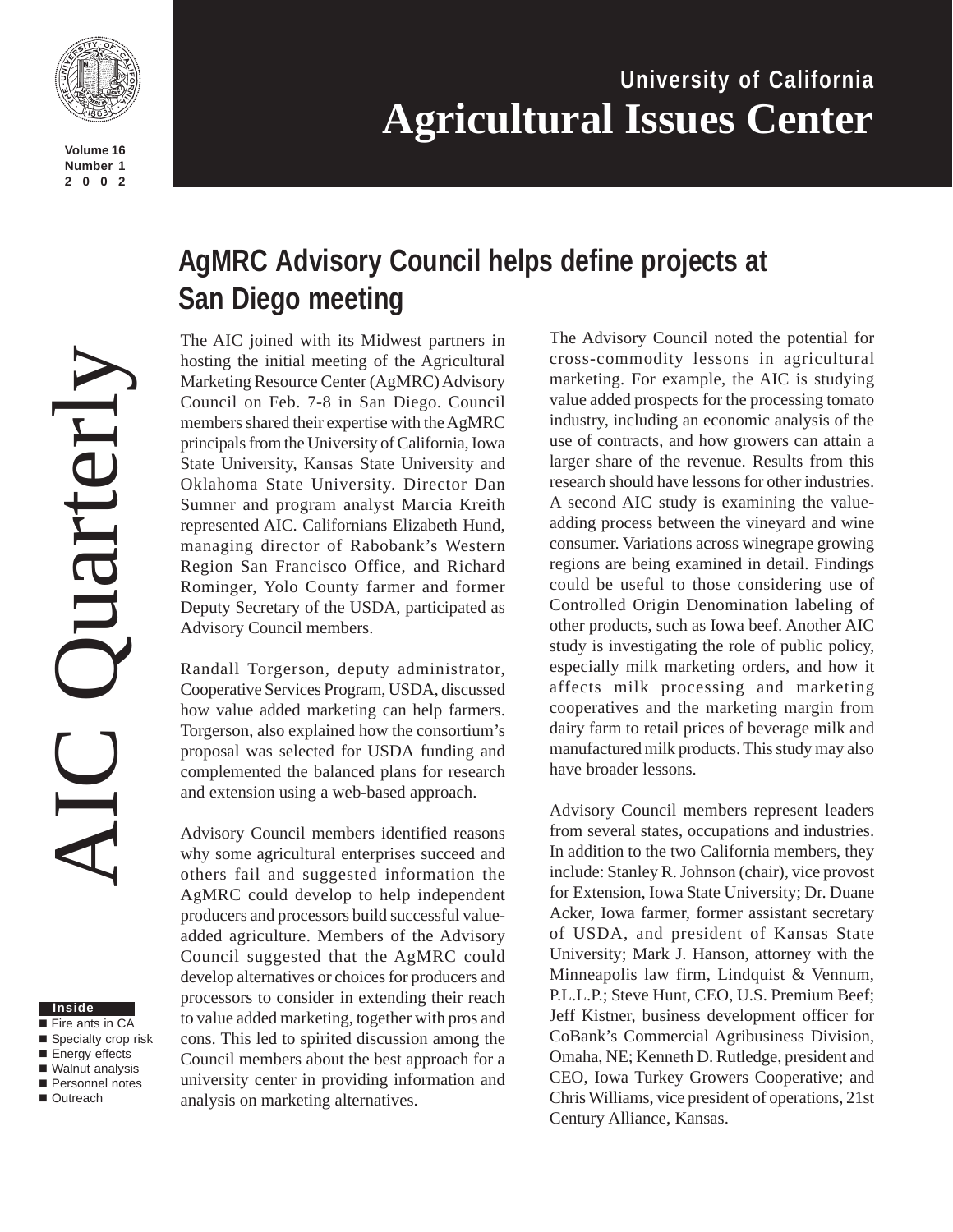# **Fire ants light up several California counties**

Add the red imported fire ant to the list of exotic pests that Californians have to deal with. If it becomes established in the state, the insect's indiscriminate appetite and testy attitude could cost Californians from \$387 to \$989 million a year. AIC's Karen Jetter and coauthors, reporting in the January, 2002 issues of *California Agriculture* magazine, note that approximately 90 percent of that cost would be borne by urban households and 10 percent by agriculture.

There's no way of predicting how far and how fast the ants, discovered in San Joaquin Valley almond orchards in 1997, will spread in California. A \$65.4 million, five-year eradication program under way by the California Department of Food and Agriculture and the nursery industry may prevent, lessen, or delay the projected losses from the ant's arrival in California. A quick and full response to the red imported fire ant infestation is essential if the ant is to be eradicated.

In agriculture, the ant's large mounded nests can damage mowing and harvesting equipment, irrigation lines, and electrical equipment. The ants also attack workers, girdle and kill young citrus trees, attack cattle and other livestock, damage vegetable and melon crops by eating developing fruit, seeds, roots and tubers, and subject nursery and hay crops to quarantine regulations.

The article, "Red imported fire ants threaten agriculture, wildlife and homes," was written by Karen Jetter, postdoctoral researcher at the AIC; Jay Hamilton, assistant professor at City University of New York; and John Klotz, urban entomologist at UC Riverside. It appeared in the January 2002 issue of *California Agriculture*.

# **Survey assesses specialty crop risks**

California's 30,000 specialty crop producers are being surveyed to gather information that will help producers manage their production risks thorough more costeffective insurance programs.

The AIC is participating in outreach activities associated with the survey. UC agricultural economists Hyunok Lee and Steven Blank, who helped design and plan the survey, will analyze the data as part of a joint project with the USDA.

All farmers growing two or more acres of a specialty crop (five or more acres for tree fruits and nuts) were mailed copies of the survey in late January and were asked to provide such information as size of their farming operation, major crops grown, per acre yields, marketing channels, risks effecting their net farm income, and why they did or did not purchase crop insurance.

Responses are confidential and will be used to help policymakers analyze risk management options for California specialty crop growers, especially for growers of crops that have little previous insurance data available.

The survey is focusing on California because California produces more than double the crop income of each of the next highest states—Texas and Iowa. Income from fruits, nuts and vegetables in California generates about 55 percent of the total farm revenue in the state.

# **New walnut economic analysis available**

*Sample Costs to Establish a Walnut Orchard and Produce Walnuts* is available from the UC Davis Department of Agricultural and Resource Economics and from local UC Cooperative Extension offices. It also is available at: http://coststudies.ucdavis.edu

Study authors include AIC associate director Karen M. Klonsky and research associate Richard L. De Moura, both in the Department of Agricultural and Resource Economics. Other authors were County Cooperative Extension advisors Richard Buchner (Tehama and Shasta), John Edstrom (Colusa), Janine Hasey (Sutter and Yuba), William Krueger (Glenn), William Olson (Butte), and Wilbur Reil (Yolo and Solano).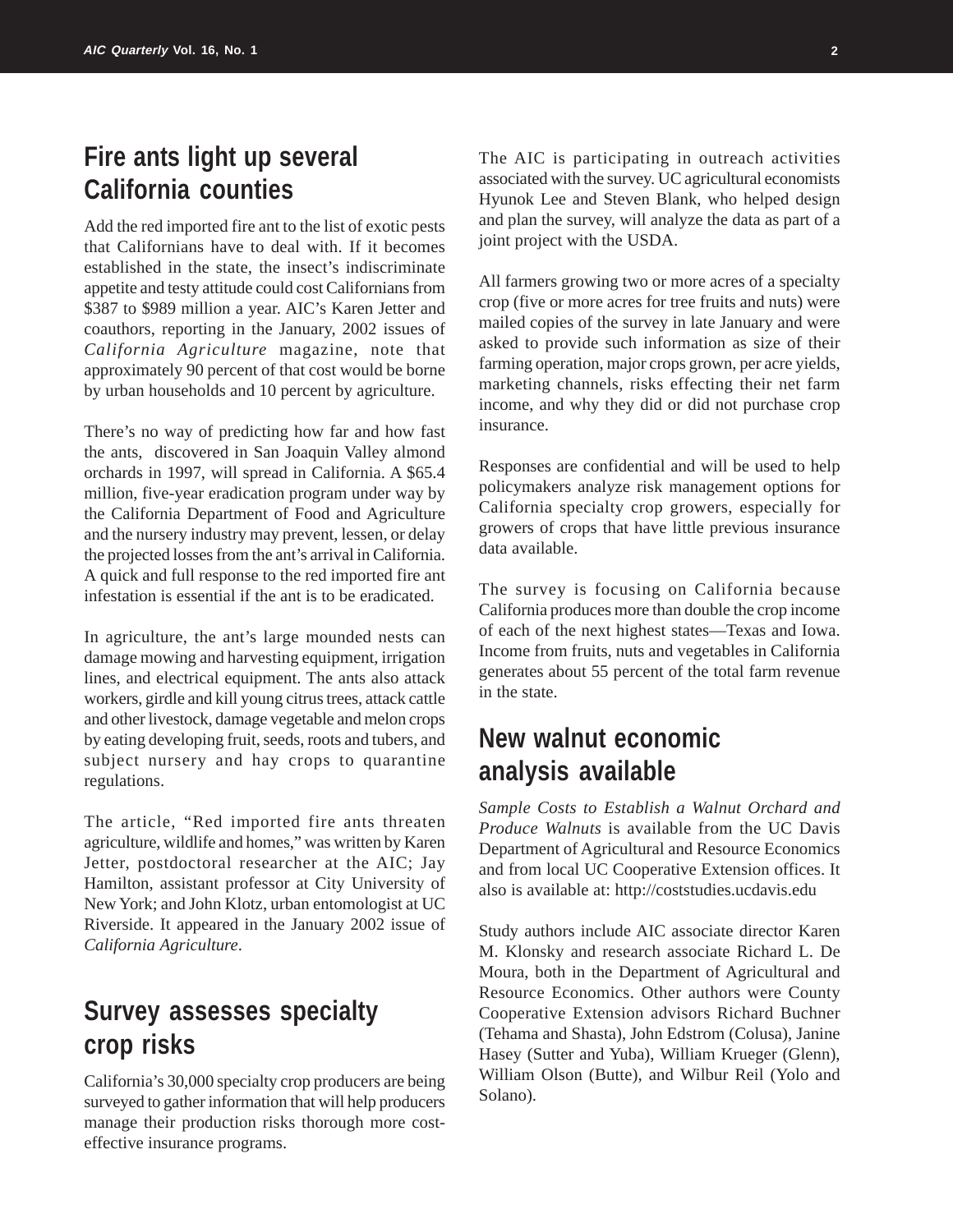# **Energy crisis powers down; long-term effects uncertain**

Record high energy prices and power outages at the beginning of 2001 that created a state of emergency for farm producers, food processors, and cotton ginners had dropped to more normal levels by the end of July, making the 2001 crop season relatively normal. Processing plants operated without interruptions, the expected rolling blackouts did not materialize, food supply was not affected by energy issues, and, consequently, food prices were not disturbed by the so-called energy crisis.

Long term energy prospects remain uncertain, however. Electricity prices are still comparatively high, and structural limitations in the electricity and natural gas production capacity and transportation system, pipelines and power grid still need to be solved.

José E. Bervejillo, AIC research associate, and director Daniel Sumner are analyzing the effects of a volatile energy supply on farm production and food processing industries in California. Their goal is to identify and examine critical energy-dependent points and potential areas of change in major crops and food processing, for example, irrigation, nitrogen fertilizer, gaspowered dryers, and electricity for milking, cooling, processing and cold storage.

# **Personnel notes**

**Jeffrey Shimada** has joined the AIC as a postgraduate researcher to work on the production input expenditure (PIE) project that the Center is conducting in partnership with the USDA. See *AIC Quarterly,* Vol. 15, No. 3 (http://aic.ucdavis.edu) for more information about the study.

## **Outreach**

### **World Trade**

AIC director **Dan Sumner** reviewed major WTO issues facing California agriculture at the fourth annual Congressional Forum on International Trade in Monterey on Jan. 10. Sumner stressed the importance of trade to California agriculture and highlighted the most important features of upcoming negotiations. He

also placed these trade issues in the context of the 2002 farm legislation and how large goverment payments in the U.S. will make achieving WTO results more difficult.

### **California commodity prices**

Sumner addressed the California Cling Peach Summit in Napa on Jan. 24-25. He highlighted the depressed conditions for most California crops and stressed that, in several cases, the current low prices were not sustainable. Sumner discussed the role of the strong U.S. dollar and large crop supplies in depressing prices. He also pointed out that, unlike the 1980s, this period of low prices is not also plagued with high interest rates and general inflation.

### **Farm Bill analysis**

On Feb. 14, Sumner reviewed the evolving 2002 farm bill outlook at the California Rice Commission's annual grower meeting. The U.S. farm commodity program is of critical importance to the rice industry because government payments represent more than half of total revenue for the industry. The 2002 legislation passed the House of Representatives last fall, but was still taking final shape in the Senate as Sumner spoke. The two bills were quite different, requiring a joint House/Senate conference to iron out legislation acceptable to both sides. Important issues for the rice industry relate to payment levels, incentives to overproduce, and certain targeting provisions that seem to be biased against California rice.

### **Processing tomato study**

Bradley Rickard, Ph.D. candidate in the Department of Agricultural and Resource Economics, presented information about the AIC's competitive edge studies for processing tomatoes at several industry meetings. These included the Woodland and Fresno area tomato workshops in November, UC Tomato Day, Cooperative Extension's annual processing tomato meeting, and the Ontario Processing Vegetable Industry Conference (Canada). His presentations covered the competitive edge study, EU tomato policy, trends and statistics, production and consumption issues, including technical change, regulatory costs, and grower/processor relations.